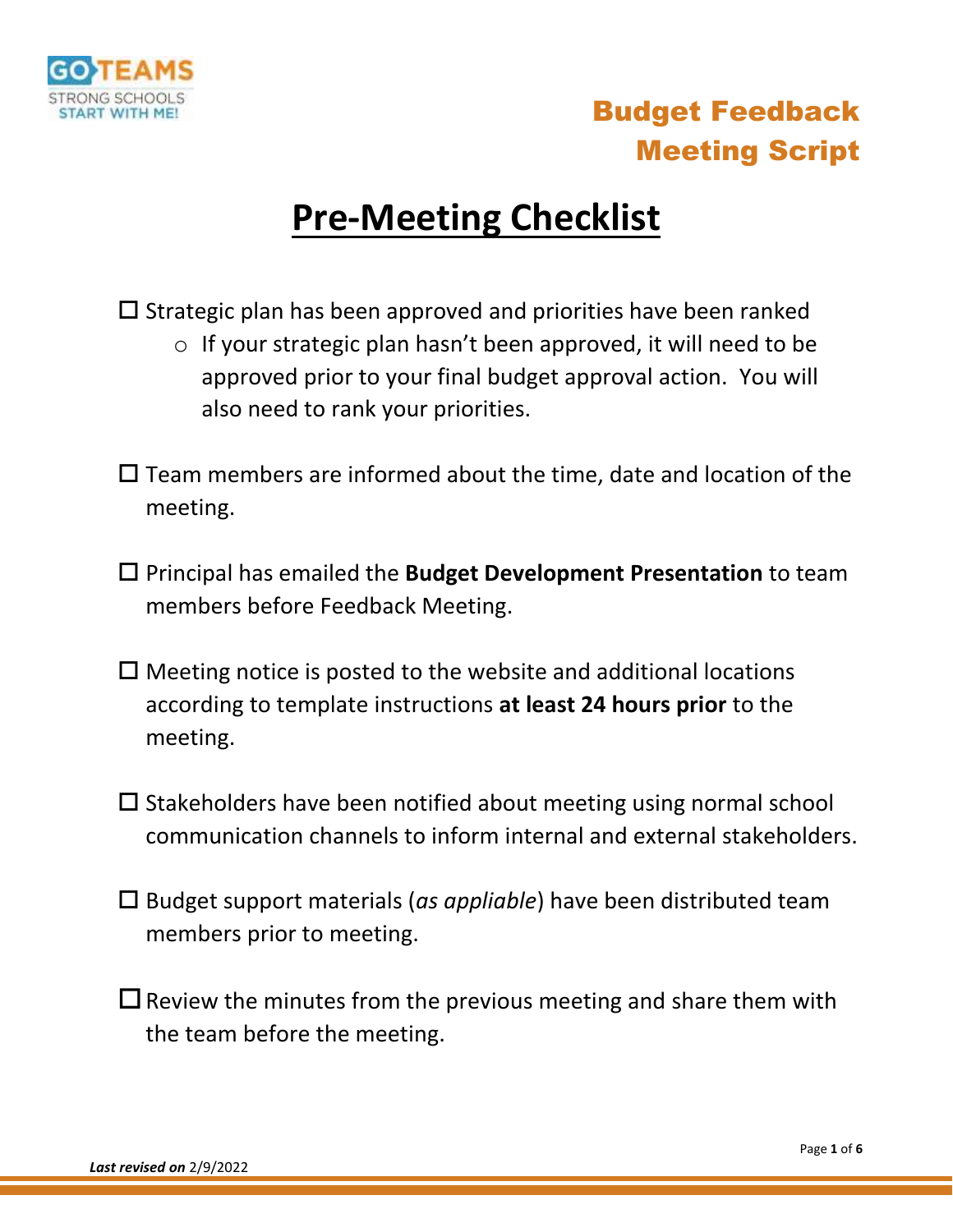

### **I. Call to Order**

Good Morning/Afternoon/Evening. Welcome to [insert school's name] GO Team Meeting, where we will follow the agenda as it has been emailed to you and publicly noticed.

I am pleased to call this meeting of the [insert school's name] GO Team to order.

Our first order of business is to **call roll**. The secretary will now take the roll.

#### **II. Roll Call, Establishment Of Quorum**

#### **SECRETARY**

*[Calls roll of GO Team members and records them on the minutes worksheet; records names of members not present and reads or distributes the previous minutes and any additional materials.]* 

#### **CHAIR**

This team will only be able to take official action if a quorum is present. [insert name of appointed interim secretary], **is there a quorum present**?

#### **SECRETARY**

**YES**, there is a quorum present OR **NO**, there is not a quorum present.

#### **CHAIR**

#### *If there is no quorum present:*

We do not have a quorum present. A quorum is the minimum number of members who must be present at a meeting to transact business. We needed a majority of GO Team members in attendance to vote on the agenda items. Having a quorum protects the school by preventing a very small number of members from taking action on behalf of the entire school.

*Proceed to the Discussion Items or Information Items on the agenda section.* 

*If there is a quorum present, proceed to the Action Items on the agenda.*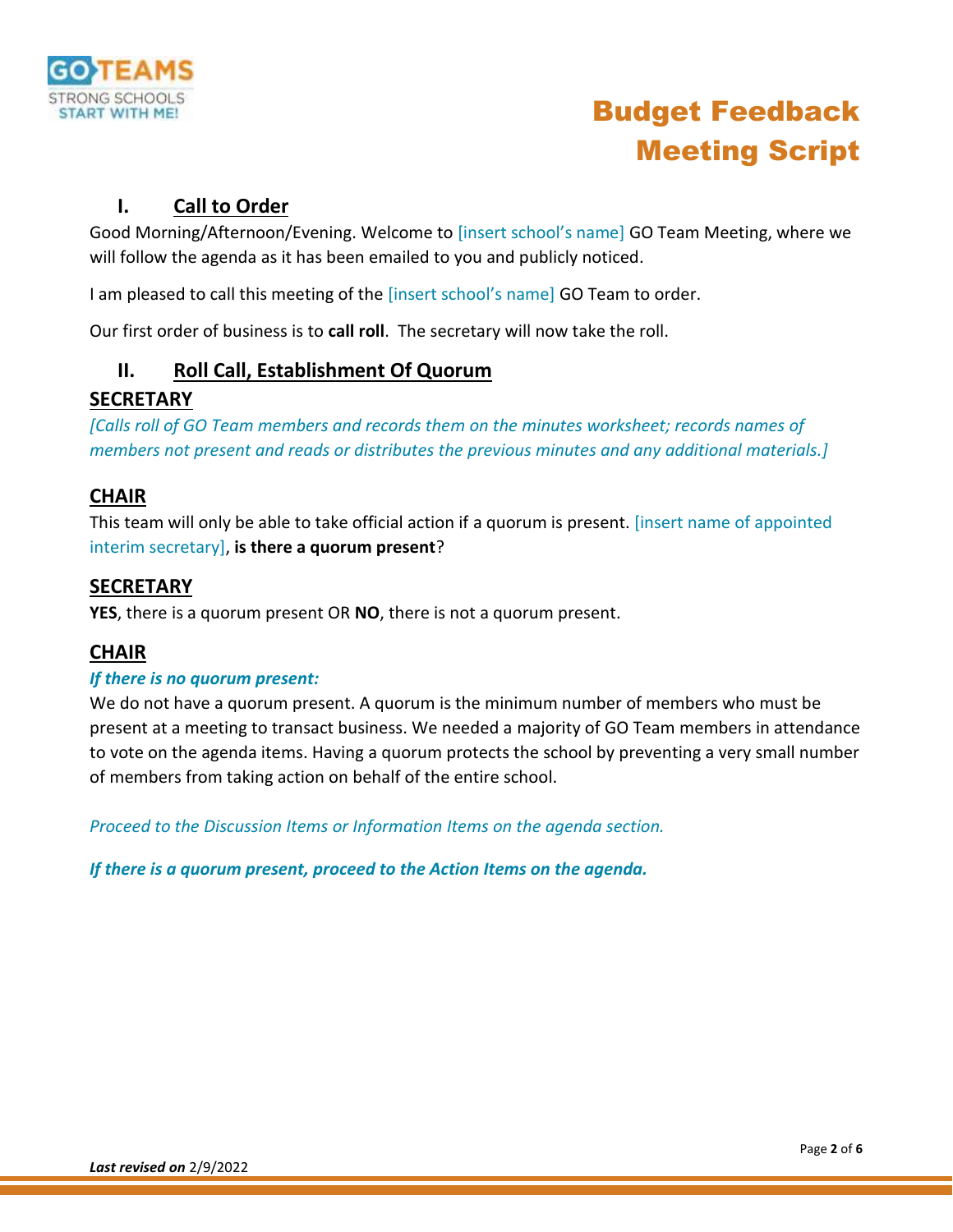

### **III. Action Items**

#### **A. Approval of the Agenda**

#### **CHAIR**

Our first order of business is to **Approve the Agenda**. This was provided to you and copies are here. Please take a moment to review the agenda. Are there any changes to the agenda? *[If changes are offered and the majority agree, amend the agenda as appropriate.]*

May I have a motion to **Approve the Agenda**? A second? *[Note names of the members making the seconding the motion]*. All in favor, please raise your hand. All opposed, please raise your hand. Any abstentions? Please raise your hand. *[The secretary will note how each member voted.]*

#### **B. Approval of the Minutes**

We will review and **Approve the Meeting Minutes** from our last meeting. The minutes have been provided to you. Are there any corrections?

*If corrections are offered, the Chair permits discussion by the members, just to be sure everyone agrees that the correction is accurate. The secretary then enters the corrections on the master copy. When no further corrections are offered, the Chair says,* 

If there are no (further) corrections, may I have a motion to approve the previous meeting's minutes? A second? *[Note names of the members making the seconding the motion]*. All in favor, please raise your hand. All opposed, please raise your hand. Any abstentions? Please raise your hand. *[The secretary will note how each member voted.]*

**C. Strategic Plan Review and Update** (Complete only if the GO Team has not reviewed and approved updates to the Strategic plan)

#### **CHAIR**

We will now hear from the principal as they review the final strategic plan with our priorities ranked. *(Principal reviews the strategic plan and answers team member questions.)*

After discussion has ended the chair says, Do I hear a motion to accept the updates of the strategic plan?

**When the motion is moved and seconded,** the chair responds -It has been moved and seconded. All in favor raise your hand. *{Wait for members to vote.}* All opposed raise your hand. *{Wait for members to vote. Announce the winning group after this vote.}*

**When the motion is not moved and seconded**, ask for a motion to discuss. If the discussion is moved and seconded, the chair responds -It has been moved and seconded. All in favor raise your hand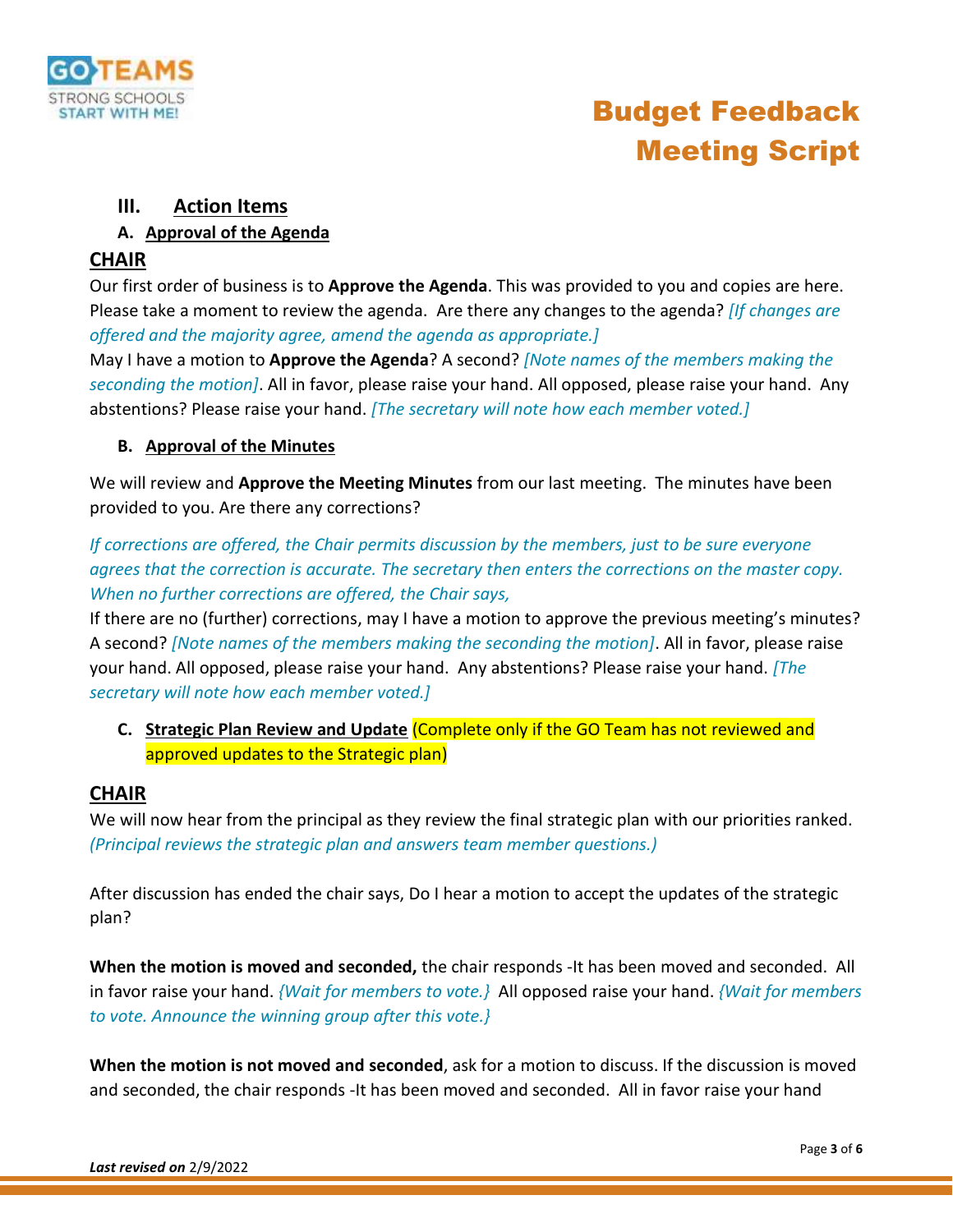

*{Wait for members to vote.}* All opposed raise your hand. *{Wait for members to vote. Announce the winning group after this vote.}* Chair will facilitate the discussion and then make a motion to approve the strategic plan.

#### **IV. Discussion Items**

We will now move to the **Discussion Items** on our agenda.

#### **A. FY 21 Budget Development Presentation**

#### **CHAIR**

We will now move to our next item the Budget Development Presentation. *{Principal explains the presentation that was sent to GO Team members before the meeting. Principal will also entertain clarification questions from GO Team members.}*

After discussion has ended the **CHAIR** says, Thank you Principal for sharing this information. I am sure after we have had an opportunity to review it again, we might have additional questions prior to the budget approval meeting.

### **V. Information Items**

We will now move on to **Information Items**; first is the **Principal's Report.**

#### **PRINCIPAL**

*[The Principal will give a report.]*

#### **CHAIR**

Thank you Principal [insert Principal's name]. We will now hear about additional Information Items. *[Complete all Information Items on the Agenda as appropriate.]*

#### **VI. Announcements**

We do have an **ANNOUNCEMENT** from the GO Team Office: Declarations for GO Team Elections are open until February 28, 2020. We will need at least 2 parent/guardian candidates and 2 nonsupervisory instructional staff candidates. If you are interested and/or know of anyone else who would be a good fit for our team, please direct them to apsstrongschools.com to declare their candidacy! If you have questions, contact the GO Team Office. Does anyone have any additional announcements? *[Permit GO Team members to provide additional Announcements, as appropriate.]*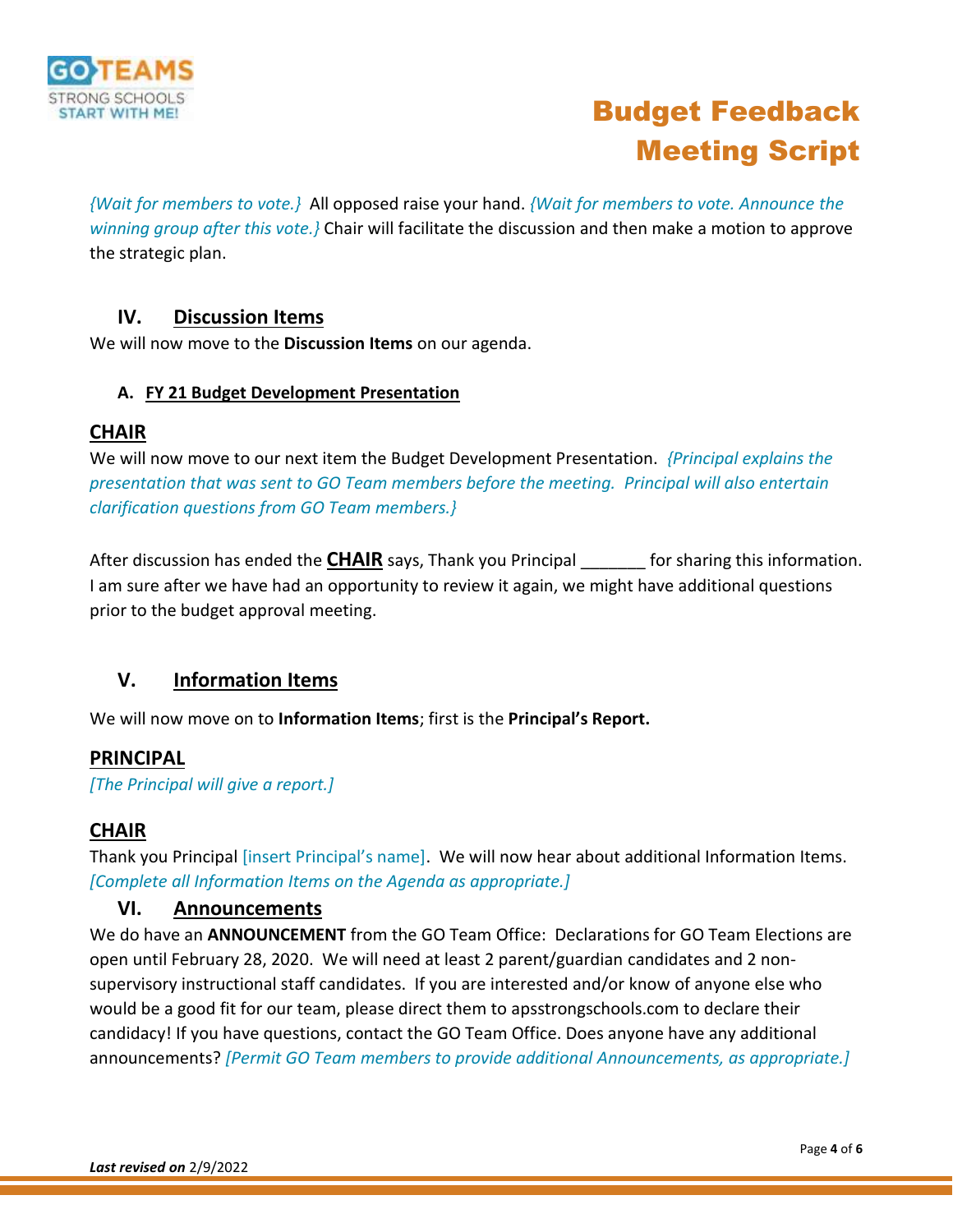

#### **VII. Adjournment**

#### **CHAIR**

We have reached the end of our agenda. Is there any additional business at this time?

*[If there is additional business, determine if it should be addressed immediately, or placed on the next meeting's agenda. Once this discussion as concluded, then ask:]*

May I have a motion to **Adjourn** the meeting? A second? *[Note names of the members making the seconding the motion]*. All in favor, please raise your hand. All opposed, please raise your hand. Any abstentions? Please raise your hand. *[The secretary will note how each member voted.]*

Meeting is adjourned. *[The secretary will record the actual time in the minutes.]*